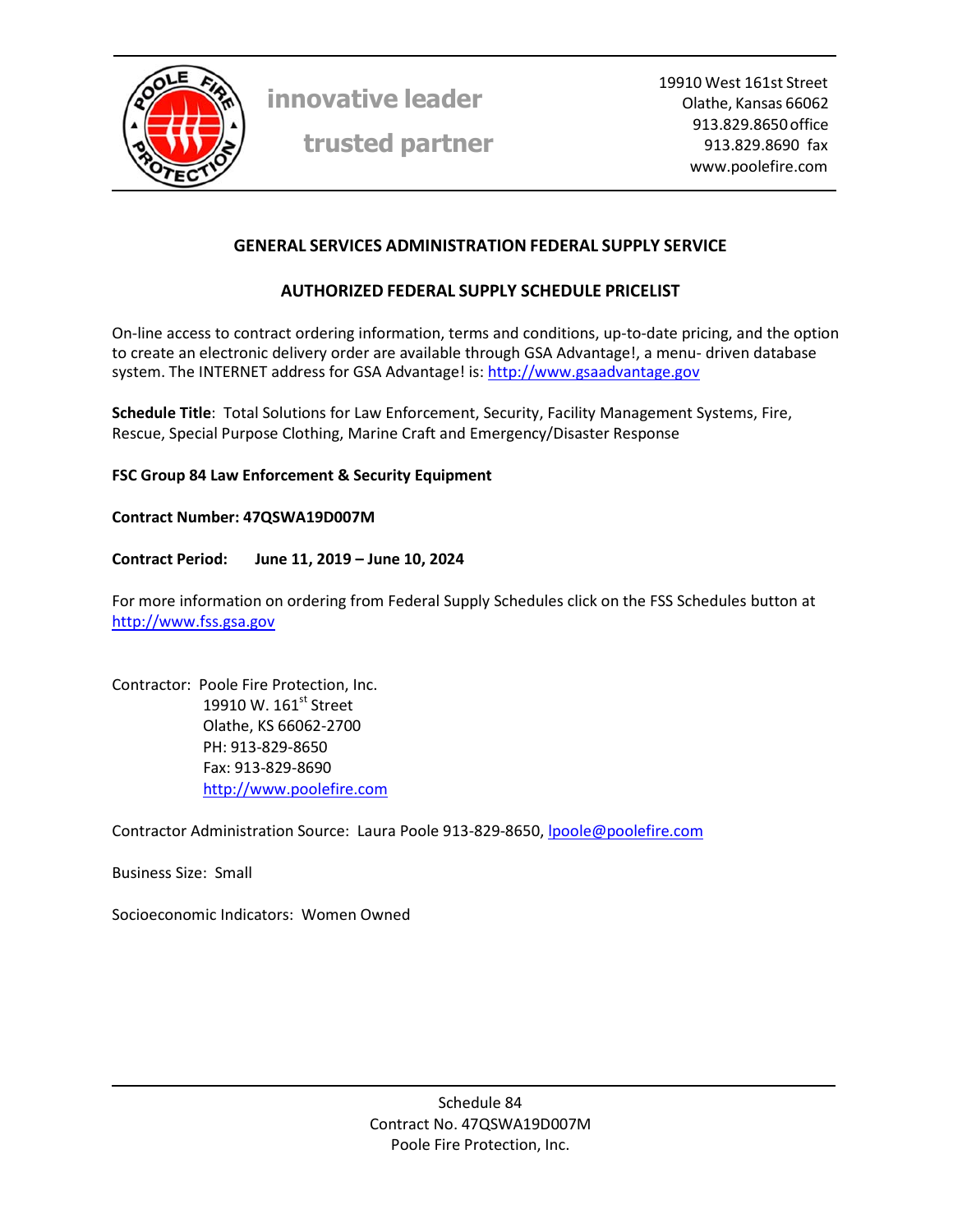

19910 West 161st Street Olathe, Kansas 66062 913.829.8650 office 913.829.8690 fax www.poolefire.com

# **Executive Summary**

Poole Fire Protection, Inc. (GSA FSS Contract #47QSWA19D007M) was founded in 1991 on the principles of providing cost‐effective, state‐of‐the‐art fire protection engineering consulting services that generate creative and innovative solutions which are responsive to client and public needs. The firm, a **woman‐ owned small** business, remains committed to those founding principles by offering complete fire protection engineering services from initial planning through final design to construction management. Poole Fire Protection has completed hundreds of both large and small projects for cities, industries, and state and federal agencies. We are proud to be licensed Fire Protection Engineers in 49 states (excludes Hawaii), Washington D.C., Puerto Rico, Guam, and the U.S. Virgin Islands.

Through extensive education and experience as fire protection professionals, the firm's employees have a unique background of expertise in fire safety regulations and their interrelationships. Frequent contact with architectural/engineering firms, insurance representatives, building code officials, fire departments, regulatory agencies, and other authorities having jurisdiction, allows Poole Fire Protection to provide a realistic and cost‐effective approach to conventional fire protection concerns, as well as those unique to specialized industries or occupancies. The professional courtesy maintained with these organizations provides Poole Fire Protection's clients with the assurance that they will receive maximum design flexibility, combined with effective and economical fire protection and life safety solutions.

Poole Fire Protection specializes in code consulting, life safety analysis, fire protection systems design, and construction management services. Our team consists of licensed fire protection engineers certified by the National Council of Examiners for Engineering and Surveying (NCEES), and design professionals who are certified by the National Institute for Certification in Engineering Technologies (NICET). We are intimately familiar with the codes and standards used to design and preserve all types of facilities. Poole Fire Protection has served as the Qualified Fire Protection Engineer on many projects, both domestically and abroad, with project scopes from performing Fire Protection Conditions Assessments to writing Requests for Proposals to performing water distribution studies to detailed design of fire suppression, alarm and mass notification systems, as well as independent technical review and expert witness services.

> Schedule 84 Contract No. 47QSWA19D007M Poole Fire Protection, Inc.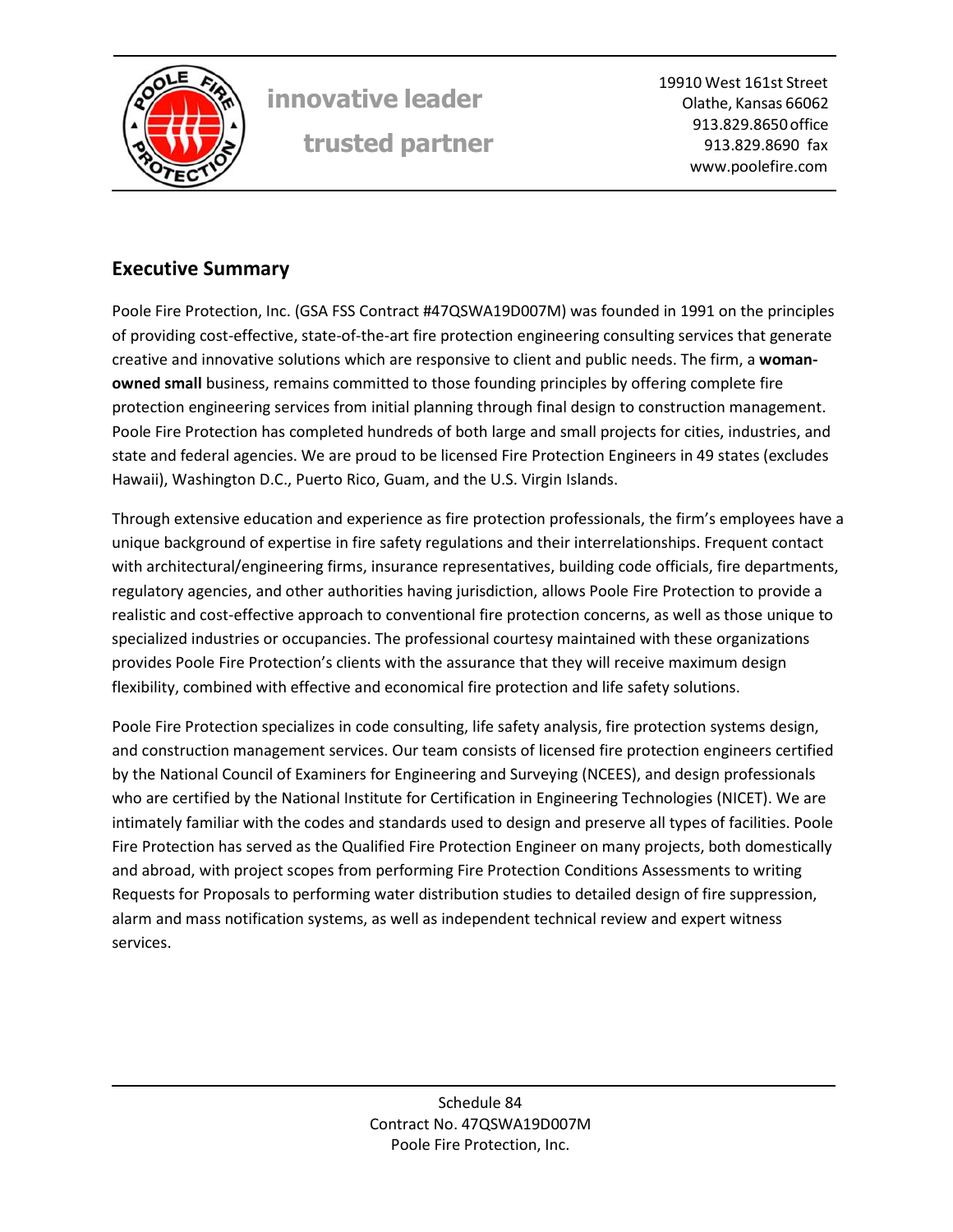

19910 West 161st Street Olathe, Kansas 66062 913.829.8650 office 913.829.8690 fax www.poolefire.com

# **Services**

**Project work has included:** Fire Protection Engineering Designs, Studies, Surveys and Site Investigation Reports; fire hazard analysis; life safety code analysis; preparing Requests for Proposals for Design‐Build Projects; preparing fully designed plans and specifications for Invitation to Bid projects; and Fire Protection Engineering Services including development of design analyses, reports, cost estimates, evaluations, and performance of design and construction quality control support services.

All of our technical staff have real world experience as fire protection engineers, code consultants, risk managers or life safety professionals. We believe this mix provides our firm with insight into new techniques and industry innovations. It also provides a balance between real world experience and technical understanding. Our wide range of experience provides us the knowledge to supply clients with cutting-edge fire protection systems design and engineering alternatives for their projects.

# **Solutions**

Poole Fire Protections works to address challenges including:

- Site Inspections for Fire Protection Systems
- Fire Code Compliance and Hazard Analysis
- Design of Fire Protection Systems
- Life Safety Analysis and Reports
- Construction Quality Control Support Services
- Licensed Fire Protection Engineers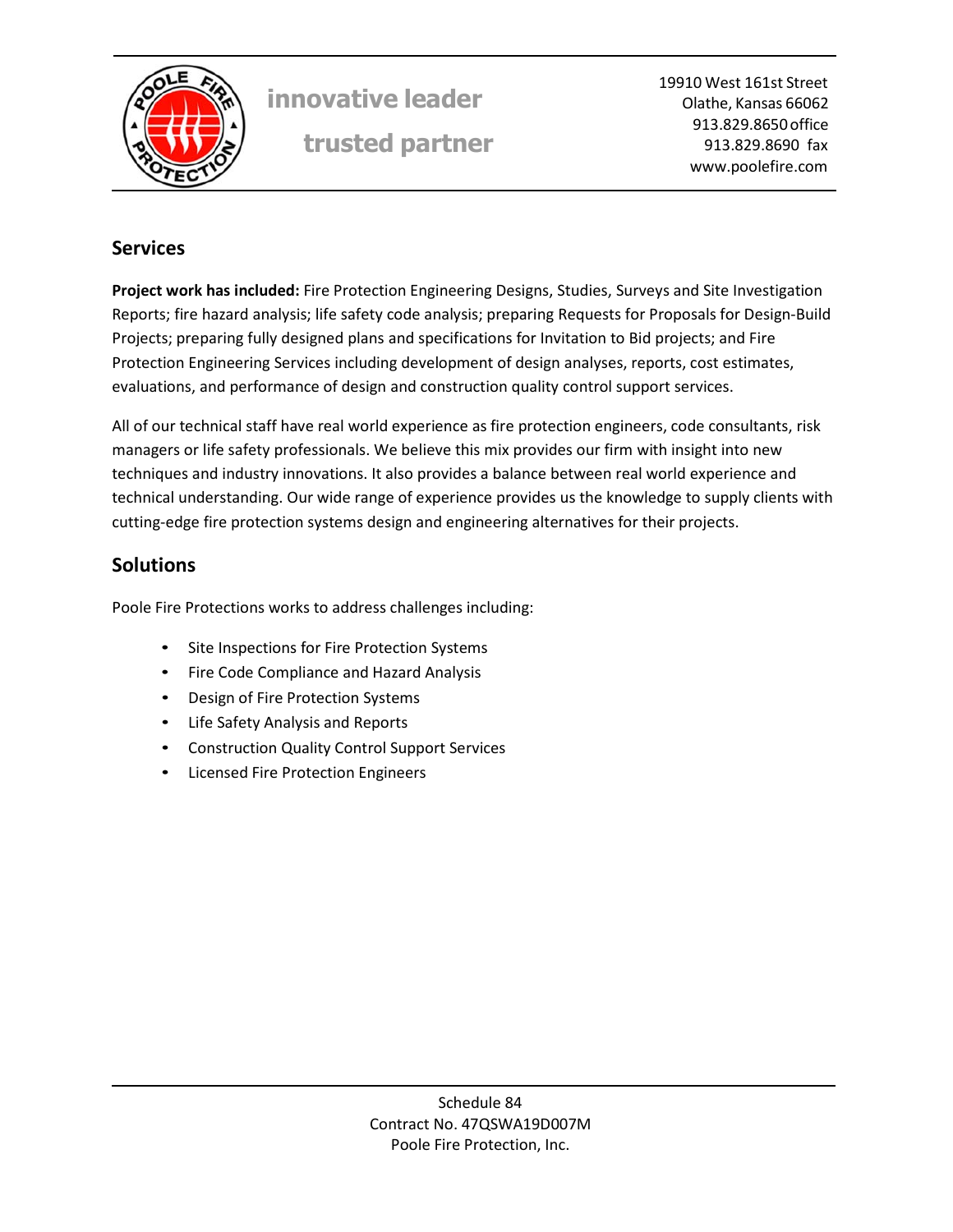

**trusted partner**

#### **CUSTOMER INFORMATION:**

1a. Awarded Special Item Numbers:

| <b>Special Item Number</b> | <b>Description</b>                                 | Pricing    |  |
|----------------------------|----------------------------------------------------|------------|--|
| 246-52                     | Professional Security/Facility Management Services | See Page 4 |  |

1b. Identification of the lowest priced model number and lowest unit price for that model for each special item number awarded in the contract: N/A for Services.

1c. Descriptions of all corresponding commercial job titles with experience, functional responsibility and education for:

| Special Item Number (SIN) | Description                                        | Pricing    |
|---------------------------|----------------------------------------------------|------------|
| 246-52                    | Professional Security/Facility Management Services | See Page 4 |

2. Maximum Order: MAXIMUM ORDER\*: SIN 246‐52 is \$200,000/per SIN, per Order

\*Ordering activities may request a price reduction at any time before placing an order, establishing a BPA, or in conjunction with the annual BPA review. However, the ordering activity shall seek a price reduction when the order or BPA exceeds the simplified acquisition threshold. Schedule contractors are not required to pass on to all schedule users a price reduction extended only to an individual ordering activity for a specific order or BPA.

- 3. Minimum Order: None
- 4. Geographic Coverage: Domestic 50 States, DC and Guam
- 5. Points of Production: N/A
- 6. Prices Shown Herein are Net: (discount deducted)

7. Volume Discount: On orders of \$100K‐\$500K, an additional 1% and on orders of \$500K+, an additional 2%.

- 8. Prompt Payment Terms: Net 30
- 9. Government Purchase Cards: Purchase Cards are accepted

9a.Government Purchase Cards are accepted at or below the micro‐purchase threshold. Accepted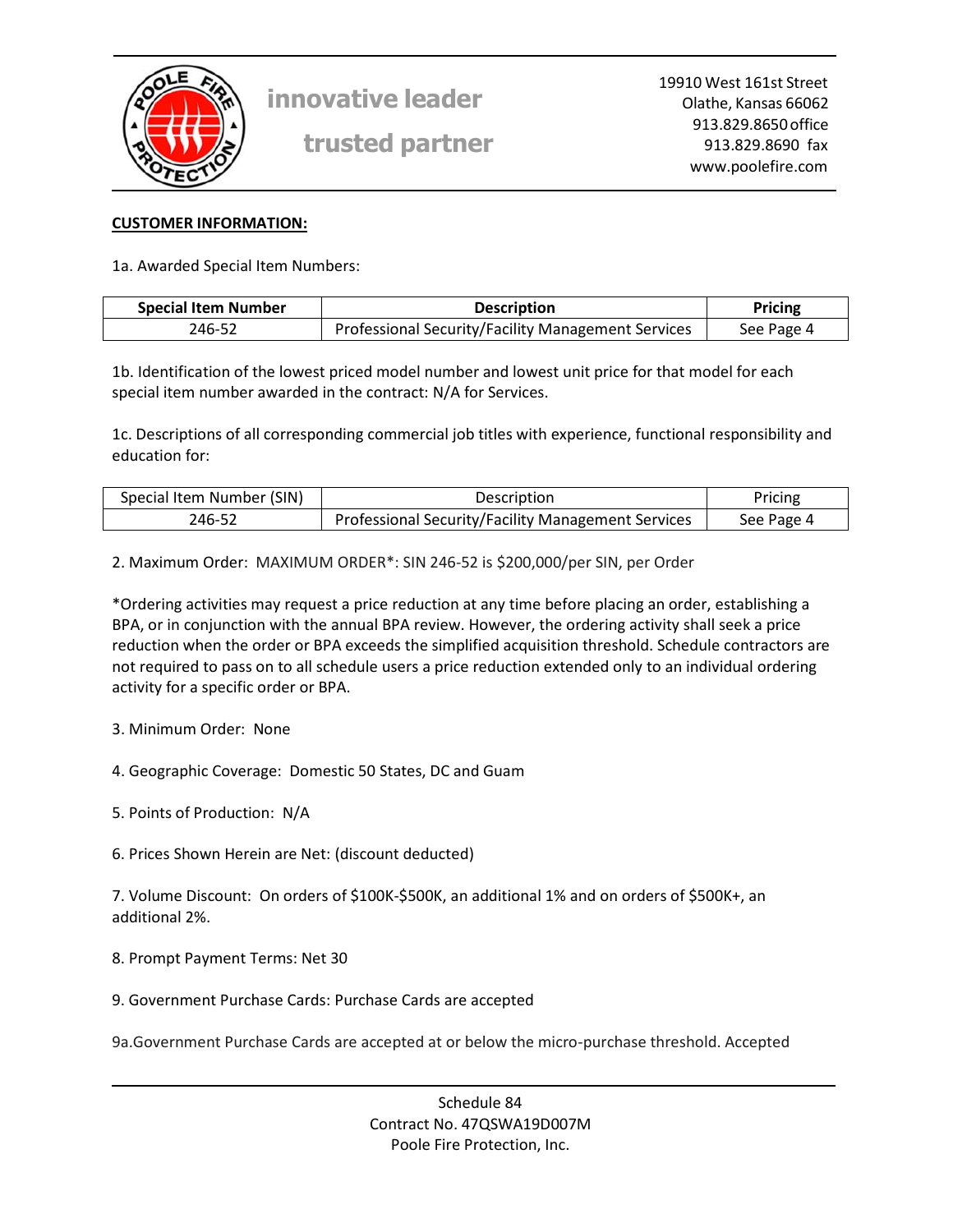

19910 West 161st Street Olathe, Kansas 66062 913.829.8650 office 913.829.8690 fax www.poolefire.com

9b.Government Purchase Cards are accepted above the micro‐purchase threshold. Accepted

- 10. Foreign Items: NA for Services
- 11a. Time of Delivery: As negotiated at the task order level
- 11b. Expedited Delivery: As negotiated at the task order level
- 11c. OVERNIGHT AND 2‐DAY DELIVERY: Consult with Contractor
- 11d.URGENT REQUIRMENTS: Consult with Contractor
- 12. FOB Point: N/A for services

13a. Ordering Address: Poole Fire Protection, Inc. 19910 W. 161st Street Olathe, KS 66062‐2700

13b. ORDERING PROCEDURES: For supplies and services, the ordering procedures, information on Blanket Purchase Agreements (BPA's) are found in FAR 8.405‐3

- 14. Payment Address: Same as Ordering Address
- 15. Warranty Provisions: N/A for services
- 16. Export Packaging charges: N/A for services
- 17. Terms and conditions of Government Purchase Card Acceptance: None
- 18. Terms and conditions of rental, maintenance, and repair: N/A
- 19. Terms and conditions of installation: N/A
- 20. Terms and conditions of repair parts: N/A
- 20a.TERMS AND CONDITIONS FOR ANY OTHER SERVICES (IF APPLICABLE): N/A
- 21. List of service and distribution points: N/A
- 22. List of participating dealers: Not applicable
- 23. Preventive maintenance: Not applicable

Schedule 84 Contract No. 47QSWA19D007M Poole Fire Protection, Inc.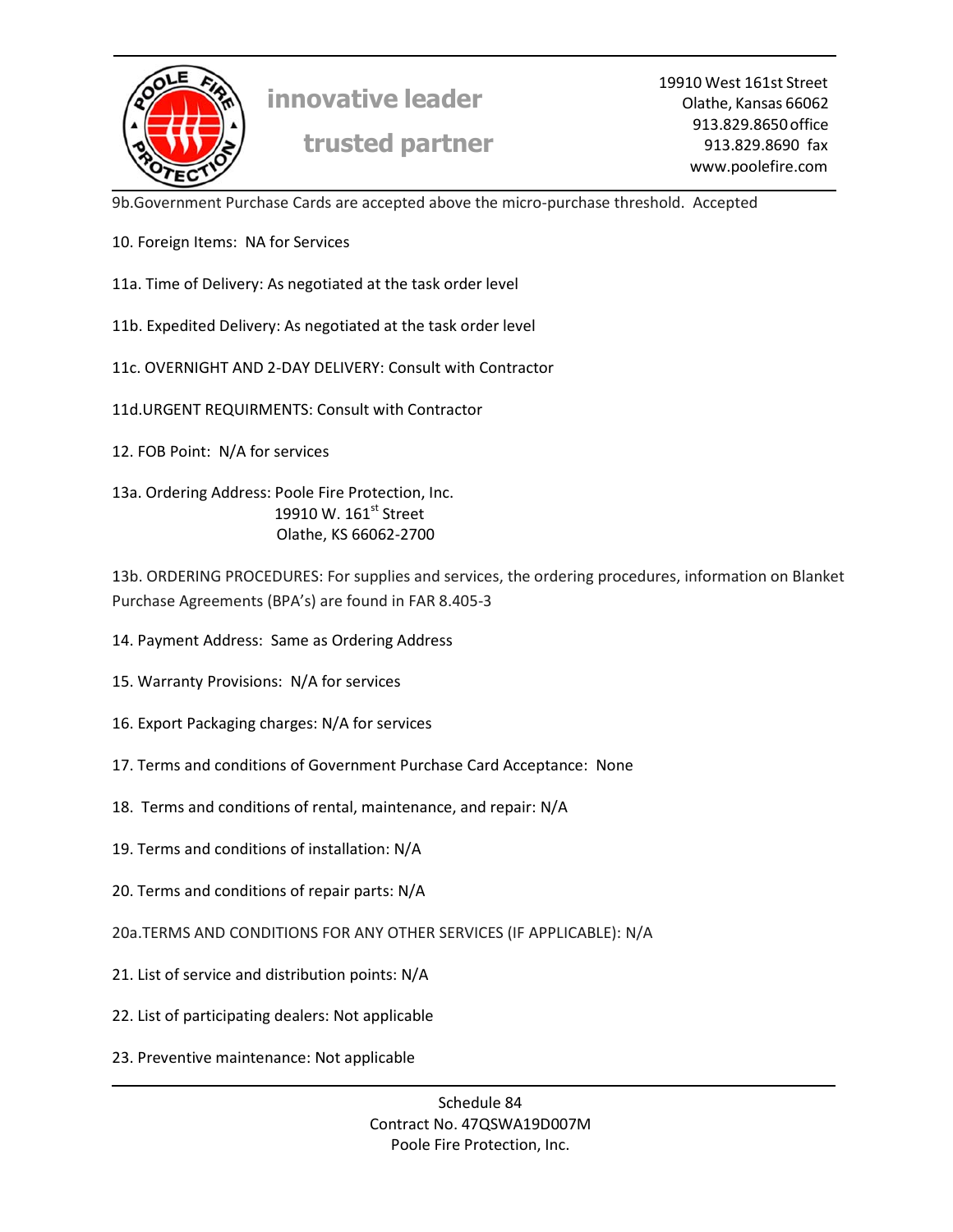

19910 West 161st Street Olathe, Kansas 66062 913.829.8650 office 913.829.8690 fax www.poolefire.com

24a. Environmental attributes, e.g., recycled content, energy efficiency, and/or reduced pollutants: Not applicable

24b. if applicable, indicate that Section 508 compliance information is available on Electronic and Information Technology (EIT) supplies and services and show where full details can be found (e.g. contractor's website or other location.) The EIT standards can be found at: http://www.poolefire.com

#### 25. DUNS Number: 792099004

26. Poole Fire Protection, Inc. is has an active registration in the System for Award Management (SAM) database.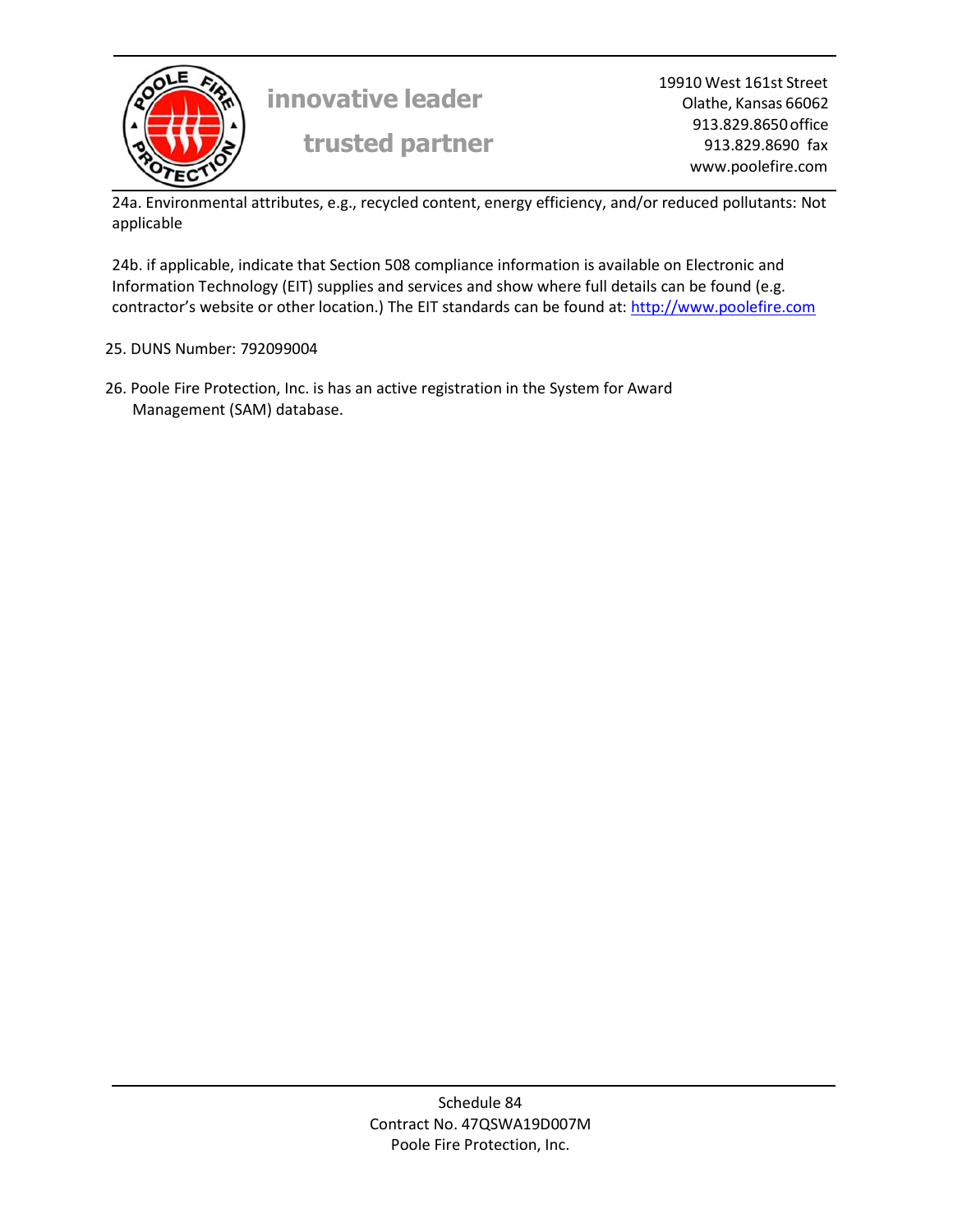

**trusted partner**

19910 West 161st Street Olathe, Kansas 66062 913.829.8650 office 913.829.8690 fax www.poolefire.com

## **GSA PRICE LIST (Including IFF)**

| <b>SIN</b> | Service Proposed                                    | Education                  | Minimum<br>Experience  | Rate   | Year 1   | Year 2   | Year 3   | Year 4   | Year 5   |
|------------|-----------------------------------------------------|----------------------------|------------------------|--------|----------|----------|----------|----------|----------|
| 246-52     | <b>Fire Protection</b><br>Engineer-FPE<br>Principal | BS/BA and<br>Certification | 10 years               | Hourly | \$202.89 | \$208.98 | \$215.25 | \$221.71 | \$228.36 |
| 246-52     | <b>Fire Protection</b><br><b>Engineer Senior</b>    | BS/BA                      | 5 Years                | Hourly | \$154.62 | \$159.26 | \$164.04 | \$168.96 | \$174.03 |
| 246-52     | <b>Fire Protection</b><br>Engineer<br>Intermediate  | BS/BA                      | 2 Years                | Hourly | \$145.56 | \$149.93 | \$154.42 | \$159.06 | \$163.83 |
| 246-52     | <b>Fire Protection</b><br><b>Engineer Entry</b>     | BS/BA                      | <b>Not</b><br>Required | Hourly | \$116.36 | \$119.85 | \$123.45 | \$127.15 | \$130.97 |
| 246-52     | Design Technician<br>Lead                           | BS/BA                      | 5 Years                | Hourly | \$154.62 | \$159.26 | \$164.04 | \$168.96 | \$174.03 |
| 246-52     | Design Technician<br>Senior                         | AA/Tech<br>Degree          | 5 Years                | Hourly | \$145.56 | \$149.93 | \$154.42 | \$159.06 | \$163.83 |
| 246-52     | Design Technician<br>Intermediate                   | AA/Tech<br>Degree          | 3 Years                | Hourly | \$116.36 | \$119.85 | \$123.45 | \$127.15 | \$130.97 |
| 246-52     | Design Technician<br>Entry                          | <b>HS Diploma</b>          | <b>Not</b><br>Required | Hourly | \$73.33  | \$75.53  | \$77.80  | \$80.13  | \$82.53  |
| 246-52     | CAD/Designer<br>Lead                                | AA/Tech<br>Degree          | 5 Years                | Hourly | \$145.56 | \$149.93 | \$154.42 | \$159.06 | \$163.83 |
| 246-52     | CAD/Designer<br>Senior                              | AA/Tech<br>Degree          | 3 Years                | Hourly | \$116.36 | \$119.85 | \$123.45 | \$127.15 | \$130.97 |
| 246-52     | CAD/Designer<br>Intermediate                        | <b>HS Diploma</b>          | 2 Years                | Hourly | \$73.33  | \$75.53  | \$77.80  | \$80.13  | \$82.53  |
| 246-52     | CAD/Designer<br>Entry                               | <b>HS Diploma</b>          | Not<br>Required        | Hourly | \$58.68  | \$60.44  | \$62.25  | \$64.12  | \$66.05  |
| 246-52     | <b>Support Clerk</b>                                | <b>HS Diploma</b>          | 1 Year                 | Hourly | \$81.31  | \$83.75  | \$86.26  | \$88.85  | \$91.51  |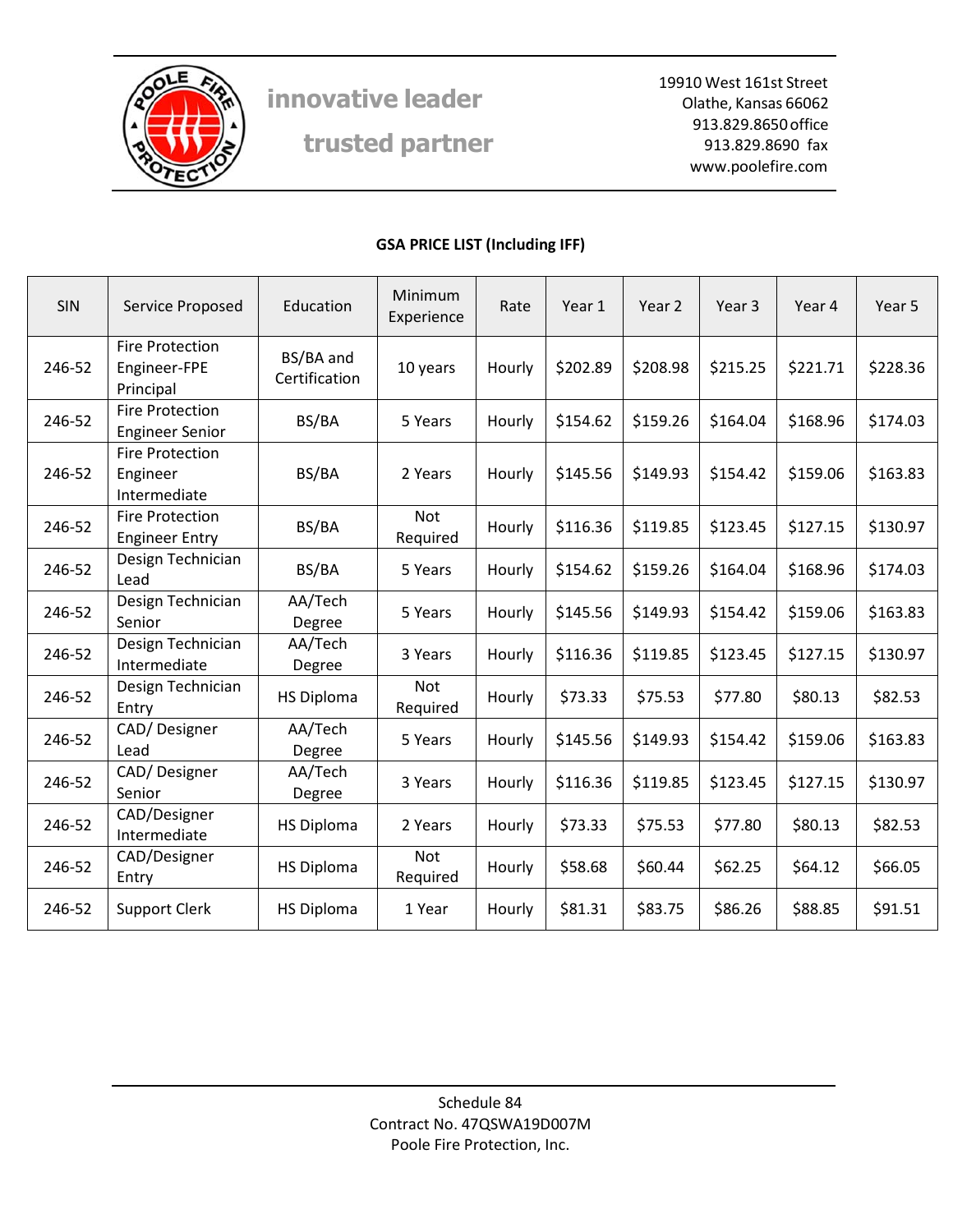

**trusted partner**

19910 West 161st Street Olathe, Kansas 66062 913.829.8650 office 913.829.8690 fax www.poolefire.com

# *Labor Category Descriptions*

# **Fire Protection Engineer‐ FPE Principal**

**Education:** Bachelor's degree in an engineering discipline from an EBET accredited university.

**General Experience:** Must have 10 years of fire protection and life safety experience, of which at least 5 years of project management experience is required.

**Specialized Experience:** At least 5 years of direct supervision of fire protection project teams is required. Must be registered as a Professional Engineer in the Fire Protection discipline.

**Duties:** Engineer of Record supervising multiple project teams. Knowledgeable on all applicable fire protection and life safety codes and standards. Performs duties related to advising on, administering, supervising or performing research or other professional and scientific work in the investigation or development of fire protection projects. Assignments may include design, construction, inspection, testing, and operation of fire protection appliances, devices and systems. Experience in analyzing, designing, integrating, testing, documenting, converting, extending, and implementing fire control systems design and solutions including risk assessments. Demonstrates proven skills in those technical areas addressed by the delivery order to be managed. Organizes, directs, and coordinates the planning and production of all activities associated with assigned delivery order projects. May supervise other engineers or teams of engineers. Demonstrates written and oral communications skills.

## **Fire Protection Engineer Senior**

**Education:** Bachelor's degree in an engineering discipline from an EBET accredited university.

**General Experience:** Must have 5 years of engineering experience. Additional education may be substituted for years of experience.

**Specialized Experience:** At least 3 years of experience as an engineer in support of fire protection and life safety – including design, inspection, testing, and operation of fire protection appliances, devices and systems. Must be registered as a Professional Engineer in the Fire Protection discipline.

**Duties**: Can act as Engineer of Record supervising smaller project teams. Applies knowledge of, and experience with, engineering principles and techniques in the design, development, installation, integration, analysis, operation, maintenance, testing, and evaluation of all areas of fire protection and life safety. Provides these functions with no supervision. May be asked by Principal Fire Protection Engineer to supervise other engineers or teams of engineers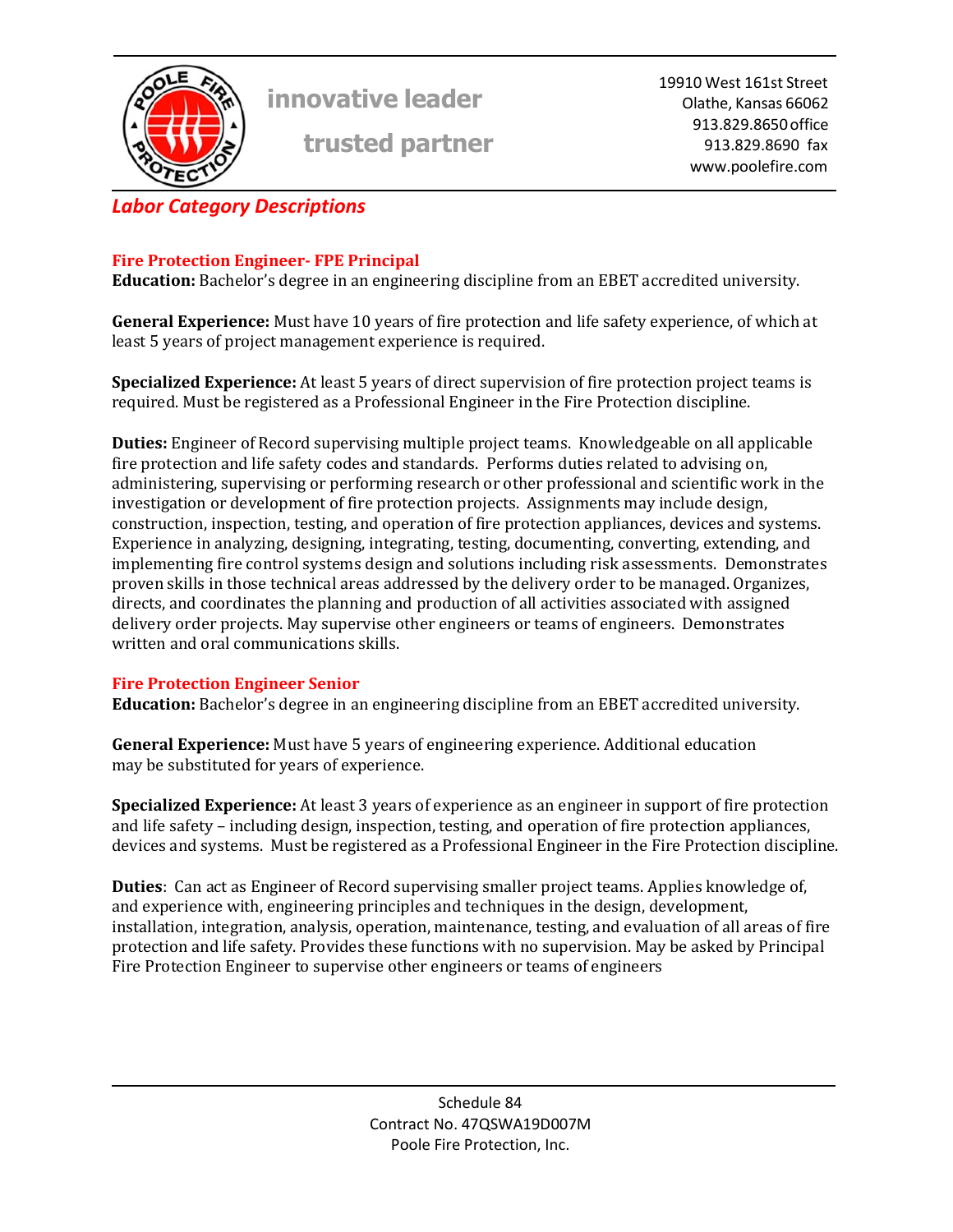

**trusted partner**

19910 West 161st Street Olathe, Kansas 66062 913.829.8650 office 913.829.8690 fax www.poolefire.com

## **Fire Protection Engineer Intermediate**

**Education:** Bachelor's degree in an engineering discipline from an EBET accredited university.

**General Experience:** Must have 2 years of engineering experience. Additional education may be substituted for years of experience.

**Specialized Experience:** At least 1 year of experience as an engineer in support of fire protection and life safety including design, inspection, testing, and operation of fire protection appliances, devices and systems.

**Duties:** Prepares design materials for basic design assignments including basic analysis, design calculations, equipment research and sketches. Applies knowledge of, and experience with, engineering principles and techniques in the design, development, installation, integration, analysis, operation, maintenance, testing, and evaluation of all areas of fire protection and life safety. Provides these functions with little supervision. May supervise other engineers.

#### **Fire Protection Engineer Entry**

**Education:** Bachelor's degree in an engineering discipline from an EBET accredited university. **General Experience**: Study of Engineering and/or Fire Safety at an accredited College or University. **Specialized Experience:** Not required

**Duties:** Using knowledge from educational background on engineering principles to assist fire protection engineering team. Help implement engineering projects and techniques in the design, development, installation, integration, analysis, operation, maintenance, testing, and evaluation of all areas of fire protection and life safety. May report to Fire Protection Engineers in the role of Project Manager.

## **Design Technician Lead**

**Education:** Bachelor's degree in engineering or a related discipline; or a degree in drafting technology and 5 years of experience in drafting/illustrating in the fire and safety field; or a high school diploma plus

10 years of experience in creating engineering and technical drawings in the electronics field.

**Duties:** Will oversee and coordinate the duties of other designers. Will coordinate activities of design group and work with professional staff in scheduling work and assigning design projects. . The individual will perform complex and non-routine design assignments that require the application of industry standard drafting techniques. Supervises and develops layout drawings and designs to specifications. Reviews drawings and supporting documents to verify specific dimensioning, tolerances and adherence to industry and government standards. Obtains equipment and material data to develop designs. Experienced in proper use of printers, plotters, and other peripheral devices.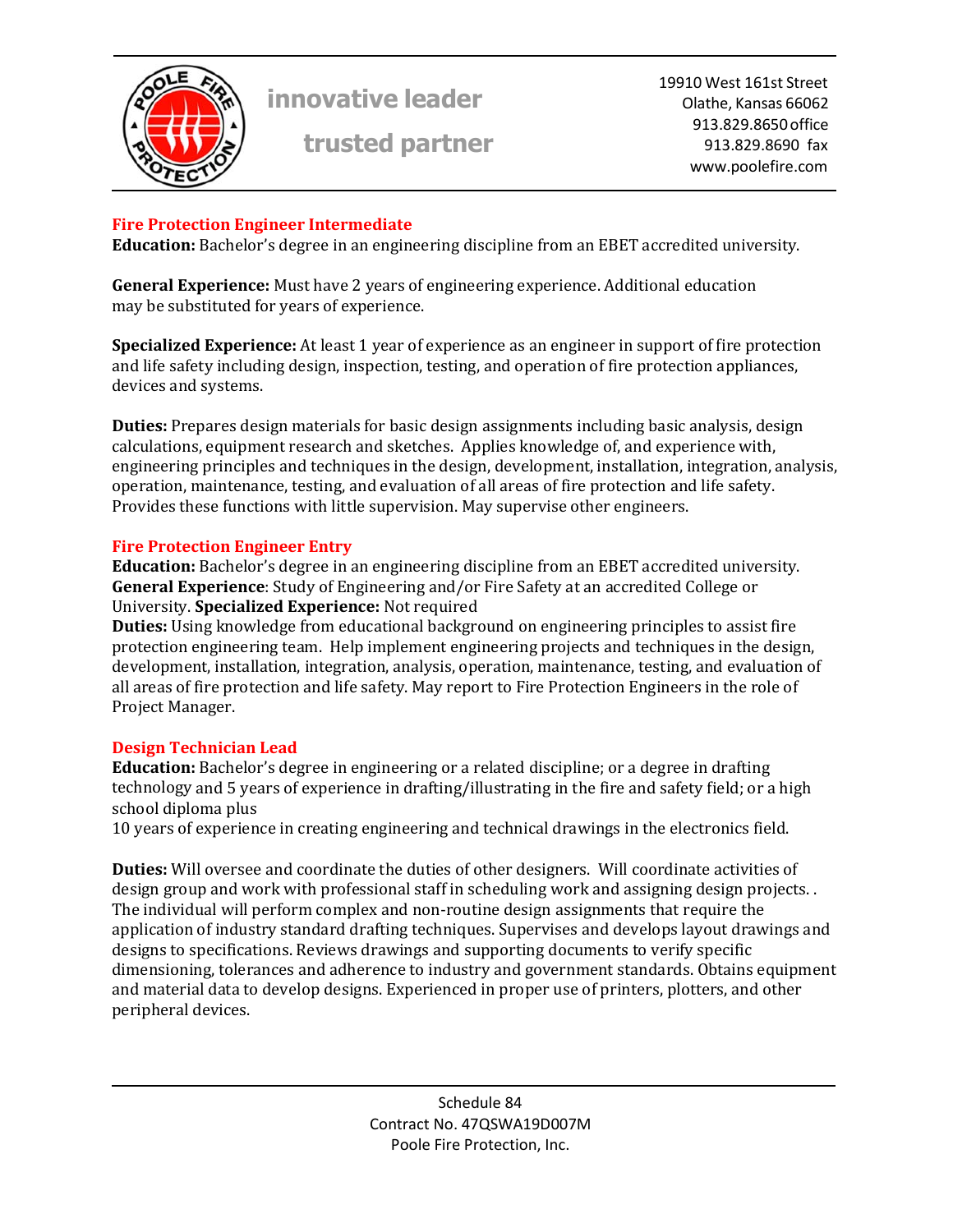

19910 West 161st Street Olathe, Kansas 66062 913.829.8650 office 913.829.8690 fax www.poolefire.com

**Specialized Skills and Experience:** Must have fulfilled all requirements and passed NICET level I, II, III, and IV in selected area of discipline. Familiar with applicable design software and Microsoft products including Word, Excel, PowerPoint, Outlook and Publisher. Ability to analyze and interpret correspondence proposals, general business documents and journals, technical procedures and government regulations. Knowledge of, and the ability to, apply mathematical concepts such as algebra and statistics. Skilled in estimating, accounting and probability, and statistical control.

#### **Design Technician Senior**

**Education:** Requires a Bachelor's Degree in Engineering or Drafting Technology and 2 years of experience in the field or a high school diploma plus 8 years of experience in creating engineering and technical drawings in the electronics field.

**Duties:** Coordinate with other members of the design team and performs complex and non-routine design assignments that require the application of industry standard drafting techniques. Supervises and develops layout drawings and designs review drawings and supporting documents to verify specific dimensioning, tolerances and adherence to industry and government standards. Obtains equipment and material data to develop designs. Experienced in proper use of printers, plotters, and other peripheral devices.

**Specialized Experience:** Must have fulfilled all requirements and passed NICET level I, II, and III in selected area of discipline. Extensive familiarity with applicable design software and Microsoft products. Ability to recognize, anticipate, and define problems, collect data establish facts, and draw valid conclusions. Ability to logically interpret an extensive variety of technical instructions and mathematics or diagram form and deal with abstract variables. Able to perform estimate accounting and probability and statistical process control.

## **Design Technician Intermediate**

**Education:** Associates degree in a related discipline and 2 years' experience or a high school diploma and at least five years' experience in reviewing or performing fire protection system design.

**Duties:** Performs complex and non-routine drafting assignments with minimal supervision. Ability to read and analyze and interpret correspondence, proposals, general business documents and journals, professional journals, technical procedures and government regulations.

**Specialized Experience:** Must have fulfilled all requirements and passed NICET level I and II in selected area of discipline. Requires familiarity with design software and Microsoft products. Knowledge of and ability to apply mathematical concepts including algebra and statistics. Able to perform estimate accounting and probability and statistical process control.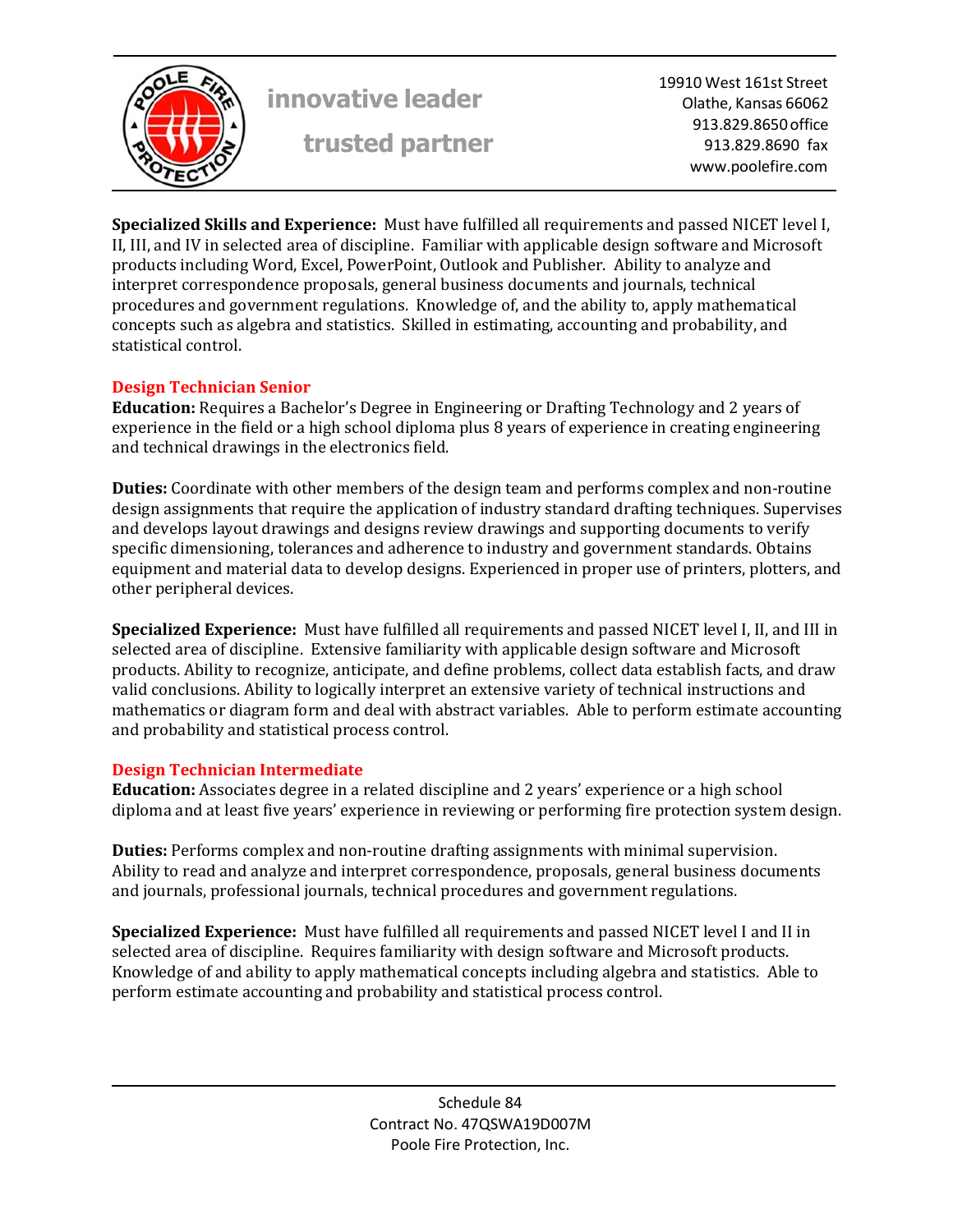

**trusted partner**

19910 West 161st Street Olathe, Kansas 66062 913.829.8650 office 913.829.8690 fax www.poolefire.com

# **Design Technician Entry**

**Education:** Requires a high school diploma/GED, at least 2 years of experience reviewing or performing fire protection system design.

**Duties:** Under supervision performs routine drafting assignments that require the application of industry standard drafting techniques. Ability to read, analyze, and interpret correspondence, proposals, general business documents and journals, professional journals, technical procedures and government regulations. Requires familiarity with design software and Microsoft products.

**Specialized Experience:** Must have fulfilled all requirements and passed NICET level I in selected area of discipline. Knowledge of and ability to apply mathematical concepts including algebra and statistics.

## **CAD Drafter Lead**

**Education:** Requires a high school diploma/GED, at least 10 years of experience performing computer aided drafting (CAD) and or/ conventional drafting duties or incumbents with a two year degree in drafting technology and a minimum of 8 years of experience or incumbents with a four-year degree in drafting technology and a minimum of 6 years of experience.

**Duties:** The CAD Drafter Lead will supervise or oversee the planning and execution of all assigned CAD projects**.** Specific duties will include developing, implementing and enforcing CAD standards; managing inventory of CAD software and systems; training drafters and support staff; developing project and training budgets; and scheduling project completion. Supervises and develops layout drawings and designs to specifications using Computer Aided Design (CAD) software. Reviews drawings and supporting documents to verify specific dimensioning, tolerances and adherence to industry and government standards. Obtains equipment and material data to develop designs.

**Specialized Experience:** Creates CAD drawings from sketches or redlines, and specifications. Proficient in engineering design software quality assurance standards.

## **CAD Drafter Senior**

**Education:** Requires a high school diploma/GED, at least 7 years of experience performing computer aided drafting (CAD) and or/ conventional drafting duties or incumbents with a two-year degree in drafting technology and a minimum of four years of experience or incumbents with a four-year degree in drafting technology and a minimum of 3 years of experience.

**Duties:** Oversees and performs complex and non-routine drafting assignments that require the application of industry standard drafting techniques. Supervises and develops layout drawings and designs to specifications using Computer Aided Design (CAD) software. Reviews drawings and supporting documents to verify specific dimensioning, tolerances and adherence to industry and Government standards. Obtains equipment and material data to develop designs. Experienced in proper use of printers, plotters, and other peripheral devices.